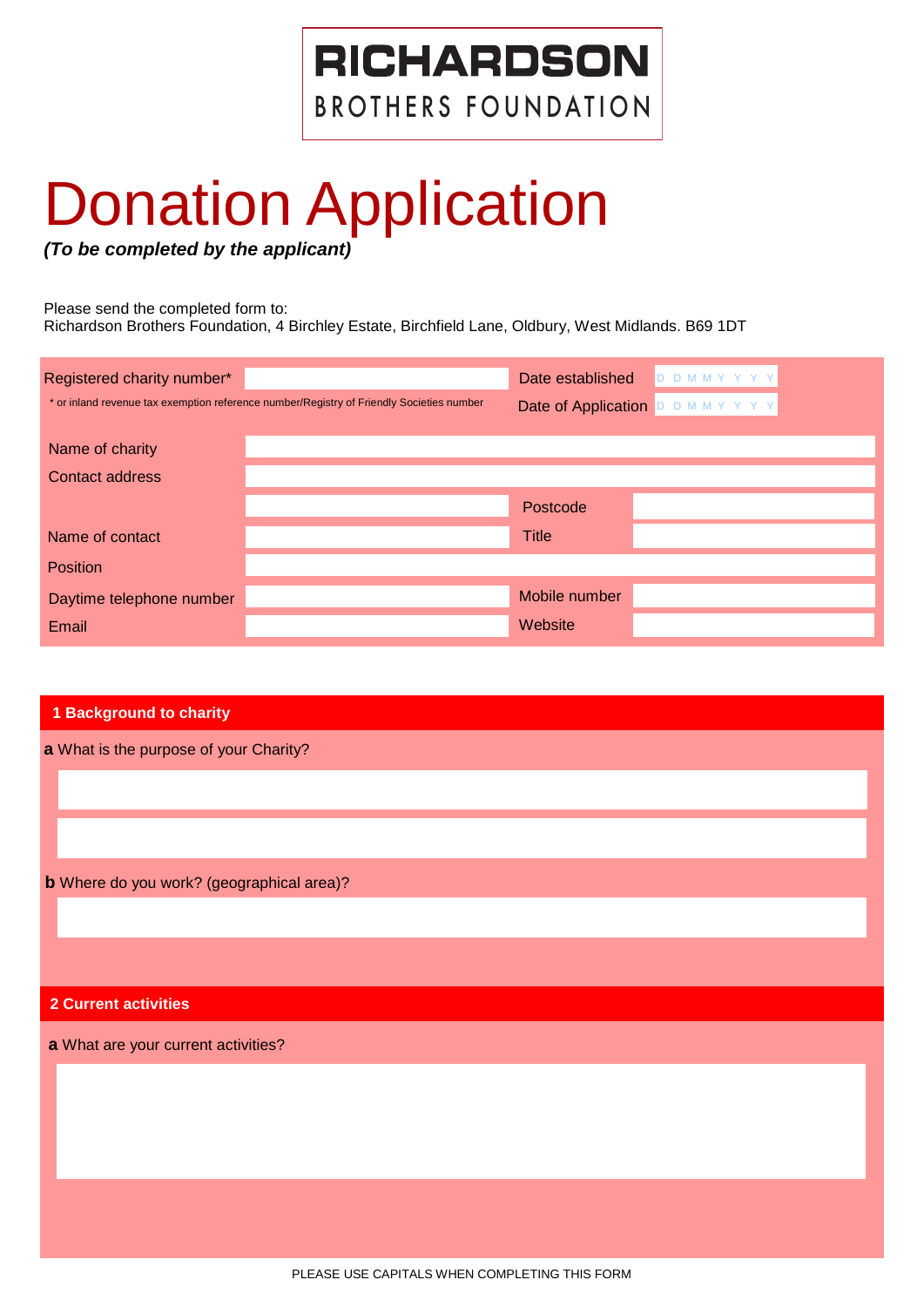| <b>b</b> Who benefits from the service?                                                                                                                                                                                             |  |  |  |
|-------------------------------------------------------------------------------------------------------------------------------------------------------------------------------------------------------------------------------------|--|--|--|
| c How many people benefit each year?                                                                                                                                                                                                |  |  |  |
|                                                                                                                                                                                                                                     |  |  |  |
| 3 What do you want funding for?                                                                                                                                                                                                     |  |  |  |
| Please give details of the project or part of your work for which you are applying for funds (including geographical location).                                                                                                     |  |  |  |
|                                                                                                                                                                                                                                     |  |  |  |
|                                                                                                                                                                                                                                     |  |  |  |
|                                                                                                                                                                                                                                     |  |  |  |
|                                                                                                                                                                                                                                     |  |  |  |
| 4 How much funding are you requesting?                                                                                                                                                                                              |  |  |  |
| £                                                                                                                                                                                                                                   |  |  |  |
| 5 What will this be used for?                                                                                                                                                                                                       |  |  |  |
| Please provide a breakdown of how you intend to spend the grant - continue on a separate page if necessary                                                                                                                          |  |  |  |
|                                                                                                                                                                                                                                     |  |  |  |
|                                                                                                                                                                                                                                     |  |  |  |
|                                                                                                                                                                                                                                     |  |  |  |
|                                                                                                                                                                                                                                     |  |  |  |
| Note: questions 6, 7, 8 and 9 should only be completed if the intention is for the project or service to be partially funded by<br>the Richardson Brothers Foundation and if additional funding will be obtained from other sources |  |  |  |
| 6 What is the overall cost of the project or service for which funding is sought?                                                                                                                                                   |  |  |  |

If this is part of a larger project/service ? **£**

**7 Please give a breakdown of total costs**

**8 How much have you already raised towards this project or service?**

Indicate how much you have raised so far towards the total needed, and from what sources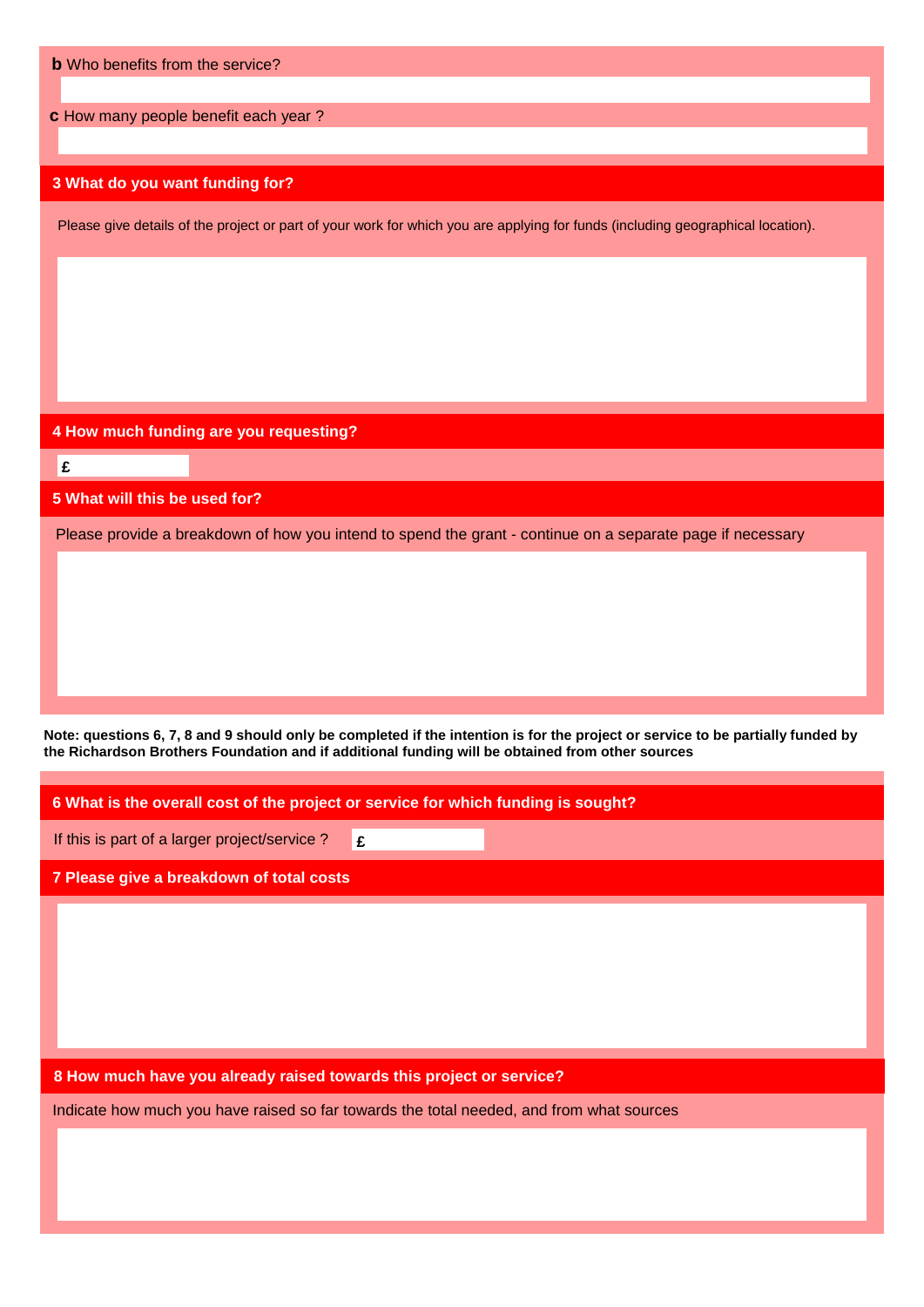#### **9 What is the balance needed?**

Indicate how you are intending to raise the remaining balance and from what sources. If known, indicate when funding decision will be made

> D D M M Y Y Y Y E D D M M Y Y Y Y E

> D D M M Y Y Y Y Y E D D M M Y Y Y Y K

#### Funder

### **10 What do you want to achieve as a result of the funding ?**

We may ask successful applicants to complete a feedback form within a year of the grant being awarded

#### **11 Further information**

Please list and forward to us, any relevant additional information telling us about your organisation which you feel may be helpful, together with a copy of your signed financial report and accounts.

Where did you hear about Richardson Brothers Foundation?